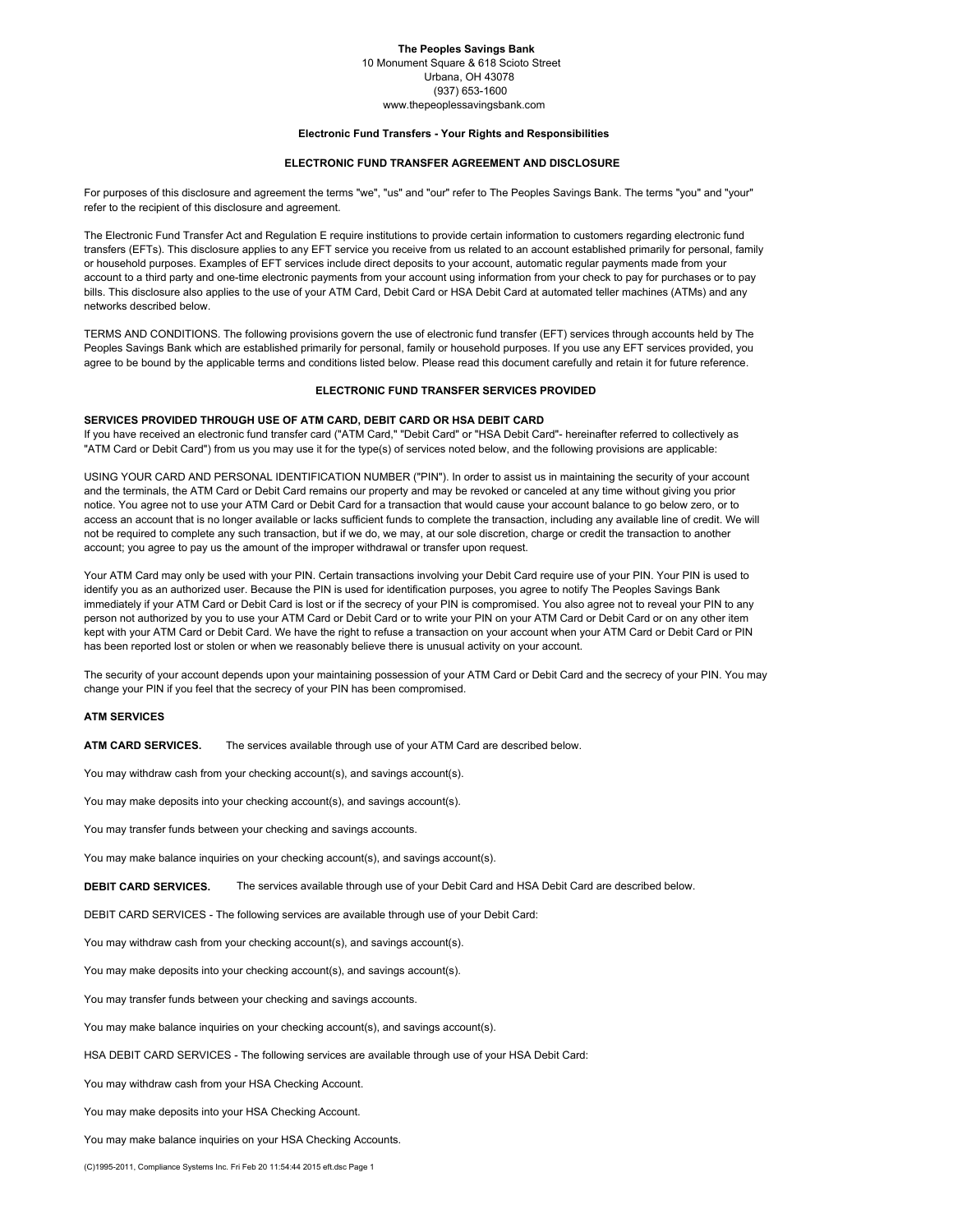OTHER ATM SERVICES. You may change your PIN at an ATM.

NETWORK. Your ability to perform the transactions or access the accounts set forth above depends on the location and type of ATM you are using and the network through which the transaction is being performed. A specific ATM or network may not perform or permit all of the above transactions.

Besides being able to use your ATM Card or Debit Card at our ATM terminals, you may access your accounts through the following network(s): Jeannie, Cirrus, Pulse and Star

ATM FEES. When you use an ATM not owned by us, you may be charged a fee by the ATM operator or any network used, and you may be charged a fee for a balance inquiry even if you do not complete a fund transfer.

#### **POINT OF SALE TRANSACTIONS**

You may use your Debit Card or HSA Debit Card (''POS Access Card'') to purchase goods and services from merchants that have arranged to accept your POS Access Card as a means of payment (these merchants are referred to as "Participating Merchants"). Some Participating Merchants may permit you to receive cash back as part of your purchase. Purchases made with your POS Access Card, including any purchase where you receive cash, are referred to as "Point of Sale" transactions and will cause your "designated account" to be debited for the amount of the purchase. The designated account for Debit Card transactions is your checking account. The designated account for HSA Debit Card transactions is your HSA Checking Account.

In addition, your Debit Card or HSA Debit Card may be used at any merchant that accepts MasterCard® debit cards for the purchase of goods and services. Your card may also be used to obtain cash from your designated account at participating financial institutions.

Each time you use your POS Access Card, the amount of the transaction will be debited from your designated account. We have the right to return any check or other item drawn against your account to ensure there are funds available to pay for the POS Access Card transactions. We may, but do not have to, allow transactions which exceed your available account balance or, if applicable, your available overdraft protection. If we do, you agree to pay the overdraft.

**CURRENCY CONVERSION - MasterCard®.** If you perform transactions with your card with the MasterCard® logo in a currency other than US dollars, MasterCard International Inc., will convert the charge into a US dollar amount. At MasterCard International they use a currency conversion procedure, which is disclosed to institutions that issue MasterCard®. Currently the currency conversion rate used by MasterCard® International to determine the transaction amount in US dollars for such transactions is generally either a government mandated rate or wholesale rate, determined by MasterCard International for the processing cycle in which the transaction is processed, increased by an adjustment factor established from time to time by MasterCard International. The currency conversion rate used by MasterCard International on the processing date may differ from the rate that would have been used on the purchase date or the cardholder statement posting date.

IMPORTANT ADDITIONAL FEE NOTICE: MasterCard® charges us a Currency Conversion Fee of 0.000% of the transaction amount for performing currency conversions and a Cross-Border Fee of 0.000% of the transaction on all cross-border transactions (even those with no currency conversion). Therefore, you will be charged 0.000% of the dollar amount on all cross-border transactions - i.e., transactions processed through the "Global Clearing Management System" or the "MasterCard® Debit Switch" when the country of the merchant or machine is different than your country, as cardholder.

#### **SERVICES PROVIDED THROUGH USE OF TELEBANK**

You may perform the following functions through use of TeleBank.

You may initiate transfers of funds between your checking and savings accounts.

You may make balance inquiries on your checking account(s), savings account(s), Certificate of Deposit, Loan, and IRA.

You may make payments on consumer loans, home mortgage loans, and as regular payments only that you have with us.

In addition, you may perform other transactions such as: Stop Payments.

You may change your PIN via the telephone.

### **PREAUTHORIZED TRANSFER SERVICES**

You may arrange for the preauthorized automatic deposit of funds to your checking account(s), savings account(s), Christmas Savings, and Health Savings.

You may arrange for the preauthorized automatic payment of bills from your checking account(s), and Statement Savings Accounts.

# **SERVICES PROVIDED THROUGH USE OF ONLINE BANKING**

The Peoples Savings Bank offers its customers use of our Online Banking service.

Review balance information; Transfer funds between your checking and statement savings accounts with us; Transfer funds from your checking and statement savings to make payments on loans with us; View and print current and previous history; View and print paid checks; Process a stop payment order on a check; EZ PAY Bill Payment Person to Person

MOBILE BANKING SERVICES

The services available through use of Mobile Banking are described below.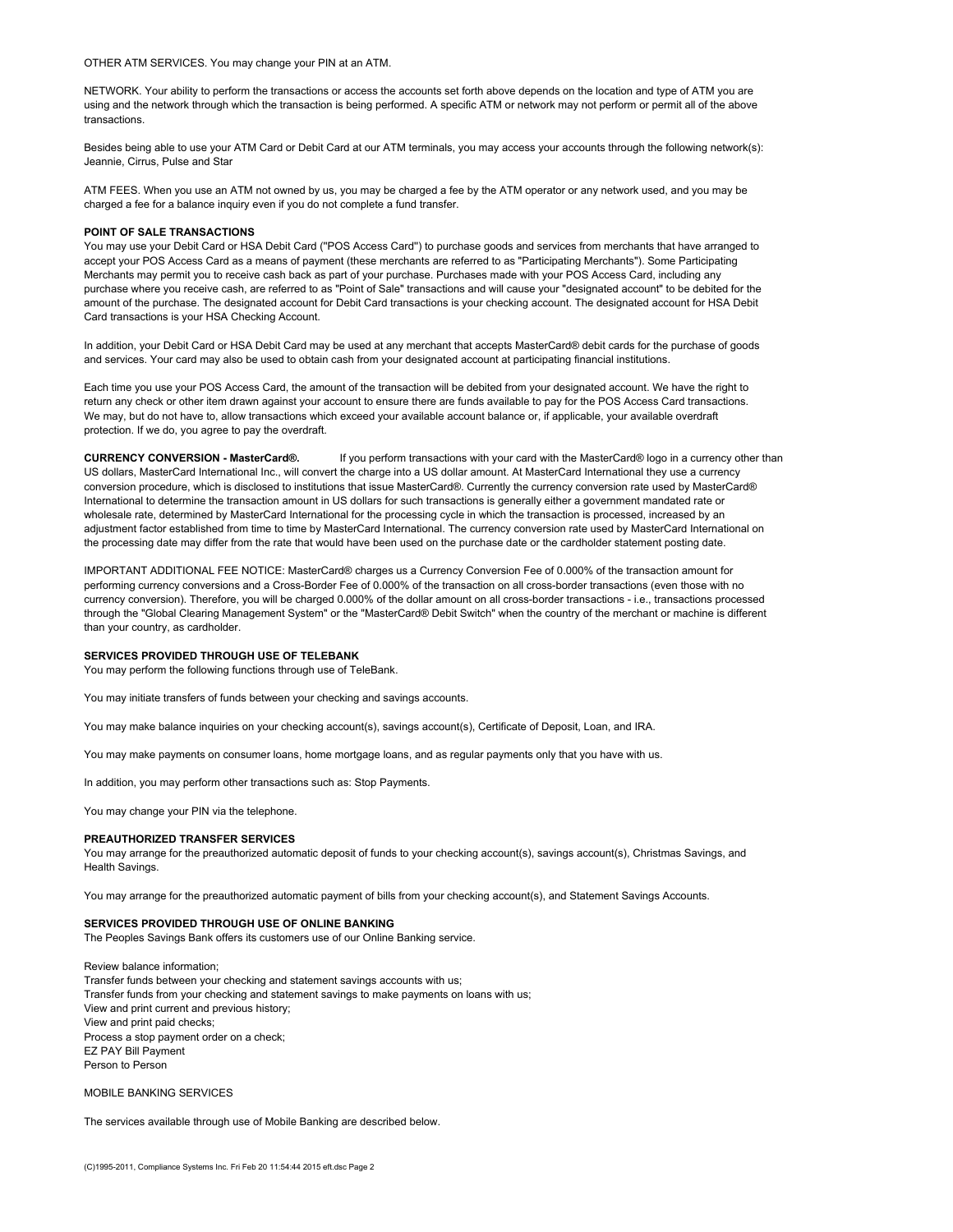You may transfer funds between checking account(s), and savings account(s) You may make payments from checking or savings accounts to loan accounts with us Make payments from checking to third parties (EZ Bill Payment or Person to Person)

Review account information (checking, savings, loan) Process a stop payment order on a check

You may be charged access fees by your cell phone provider based on your individual plan. Web access is needed to use this service. Check with your cell phone provider for details on specific fees and charges.

## **ELECTRONIC CHECK CONVERSION**

You may authorize a merchant or other payee to make a one-time electronic payment from your checking account using information from your check to pay for purchases or to pay bills.

### **LIMITATIONS ON TRANSACTIONS**

## **TRANSACTION LIMITATIONS - ATM CARD**

CASH WITHDRAWAL LIMITATIONS - You may withdraw up to \$500.00 through use of ATMs in any one day.

# **TRANSACTION LIMITATIONS - DEBIT CARD**

CASH WITHDRAWAL LIMITATIONS - You may withdraw up to \$500.00 through use of ATMs in any one day.

POINT OF SALE LIMITATIONS - You may buy up to \$1,500.00 worth of goods or services in any one day through use of our Point of Sale service.

TOTAL DAILY LIMITS - In addition to the ATM limit or Point of Sale limits disclosed above, a total daily limit is imposed on these transactions. The maximum amount of cash withdrawals and Point of Sale transactions is limited to \$2,000.00 in any one day.

### **TRANSACTION LIMITATIONS - HSA DEBIT CARD**

CASH WITHDRAWAL LIMITATIONS - You may withdraw up to \$500.00 through use of ATMs in any one day.

POINT OF SALE LIMITATIONS - You may buy up to \$500.00 worth of goods or services in any one day through use of our Point of Sale service.

TOTAL DAILY LIMITS - In addition to the ATM limit or Point of Sale limits disclosed above, a total daily limit is imposed on these transactions. The maximum amount of cash withdrawals and Point of Sale transactions is limited to \$1,000.00 in any one day.

## **OTHER LIMITATIONS**

Passbook Savings Accounts may not transfer funds between accounts.

We reserve the right to impose limitations for security purposes at any time.

LIMITS ON TRANSFERS FROM CERTAIN ACCOUNTS. Federal regulation limits the number of checks, telephone transfers, online transfers and preauthorized electronic transfers to third parties (including Point of Sale transactions) from money market and savings type accounts. You are limited to six such transactions from each money market and/or savings type account(s) you have each month for purposes of making a payment to a third party or by use of a telephone or computer.

#### **NOTICE OF RIGHTS AND RESPONSIBILITIES**

The use of any electronic fund transfer services described in this document creates certain rights and responsibilities regarding these services as described below.

### **RIGHT TO RECEIVE DOCUMENTATION OF YOUR TRANSFERS**

TRANSACTION RECEIPTS. Depending on the location of an ATM, you may not be given the option to receive a receipt if your transaction is \$15.00 or less. Upon completing a transaction of more than \$15.00, you will receive a printed receipt documenting the transaction (unless you choose not to get a paper receipt). These receipts (or the transaction number given in place of the paper receipt) should be retained to verify that a transaction was performed. A receipt will be provided for any transaction of more than \$15.00 made with your ATM Card or Debit Card at a Participating Merchant. If the transaction is \$15.00 or less, the Participating Merchant is not required to provide a receipt.

PERIODIC STATEMENTS. If your account is subject to receiving a monthly statement, all EFT transactions will be reported on it. If your account is subject to receiving a statement less frequently than monthly, then you will continue to receive your statement on that cycle, unless there are EFT transactions, in which case you will receive a monthly statement. In any case you will receive your statement at least quarterly.

PREAUTHORIZED DEPOSITS. If you have arranged to have direct deposits made to your account at least once every 60 days from the same person or company:

- you can call us at 937-653-1600 to find out whether or not the deposit has been made.

PASSBOOK ACCOUNTS. If the only type of electronic fund transactions are preauthorized deposits you will not receive a statement for your Passbook account. If you bring your Passbook to us, we will record any electronic deposits that were made to your account since the last time you brought in your Passbook. You will not receive a periodic statement noting these transactions on your Passbook account.

## **RIGHTS REGARDING PREAUTHORIZED TRANSFERS**

RIGHTS AND PROCEDURES TO STOP PAYMENTS. If you have instructed us to make regular preauthorized transfers out of your account, you may stop any of the payments. To stop a payment,

call us at: 937-653-1600 or write to: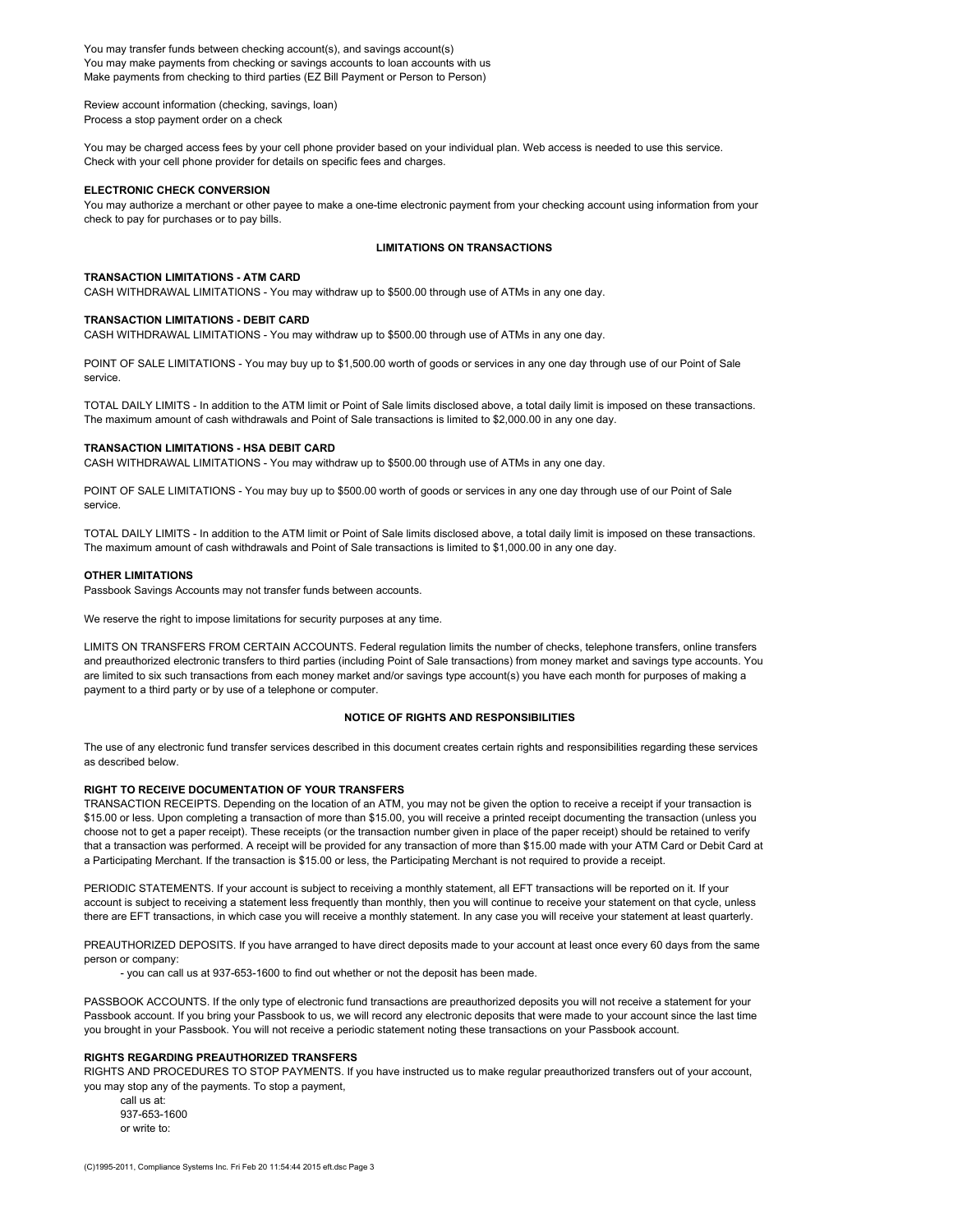The Peoples Savings Bank 10 Monument Square PO Box 589 Urbana, OH 43078

We must receive your call or written request at least three (3) business days prior to the scheduled payment. If you call, please have the following information ready: your account number, the date the transfer is to take place, to whom the transfer is being made and the amount of the scheduled transfer. If you call, we will require you to put your request in writing and deliver it to us within fourteen (14) days after you call.

NOTICE OF VARYING AMOUNTS. If you have arranged for automatic periodic payments to be deducted from your checking or savings account and these payments vary in amount, you will be notified by the person or company you are going to pay ten days prior to the payment date of the amount to be deducted. You may choose instead to get this notice only when the payment would differ by more than a certain amount from the previous payment, or when the amount would fall outside certain limits that you set.

OUR LIABILITY FOR FAILURE TO STOP PREAUTHORIZED TRANSFER PAYMENTS. If you order us to stop one of the payments and have provided us with the information we need at least three (3) business days prior to the scheduled transfer, and we do not stop the transfer, we will be liable for your losses or damages.

## **YOUR RESPONSIBILITY TO NOTIFY US OF LOSS OR THEFT**

If you believe your ATM Card or Debit Card or PIN or internet banking access code has been lost or stolen, call us at: 937-653-1600 (24 hours a day)

or write to: The Peoples Savings Bank 10 Monument Square PO Box 589 Urbana, OH 43078

You should also call the number or write to the address listed above if you believe a transfer has been made using the information from your check without your permission.

#### **CONSUMER LIABILITY**

Tell us at once if you believe your ATM Card or Debit Card or PIN or internet banking access code has been lost or stolen or if you believe that an electronic fund transfer has been made without your permission using information from your check. Telephoning is the best way of keeping your possible losses down. If you tell us within two (2) business days after you learn of the loss or theft of your ATM Card or Debit Card or PIN, you can lose no more than fifty dollars (\$50) if someone used your ATM Card or Debit Card or PIN without your permission. If you do not tell us within two (2) business days after you learn of the loss or theft of your ATM Card or Debit Card or PIN and we can prove we could have stopped someone from using your ATM Card or Debit Card or PIN without your permission if you had given us notice, you can lose as much as five hundred dollars (\$500).

Also, if your statement shows transfers you did not make, including those made by card, code, or other means, tell us at once. If you do not tell us within sixty (60) days after the statement was transmitted to you, you may not receive back any money you lost after the sixty (60) days, and therefore, you could lose all the money in your account (plus your maximum overdraft line of credit, if applicable), if we can prove that we could have stopped someone from taking the money had you given us notice in time. If a good reason (such as a long trip or hospital stay) keeps you from giving the notice, we will extend the time periods.

### **CONSUMER LIABILITY FOR UNAUTHORIZED TRANSACTIONS INVOLVING DEBIT CARD OR HSA DEBIT CARD**

The limitations on your liability for unauthorized transactions described above generally apply to all electronic fund transfers. However, different limitations apply to certain transactions involving your card with the MasterCard® logo. These limits apply to unauthorized transactions processed on the MasterCard® Network.

If you promptly notify us about an unauthorized transaction involving your card and the unauthorized transaction took place on your MasterCard ® branded card, including any PIN-based ATM or POS transactions, zero liability will be imposed on you for the unauthorized transaction. In order to qualify for the zero liability protection, you must have exercised reasonable care in safeguarding your card from the risk of loss or theft and, upon becoming aware of such loss or theft, promptly reported the loss or theft to us. For commercial accounts, zero liability protection will only apply to transactions conducted with a card issued for a commercial purpose under a ''small business'' program as described on www.mastercardbusiness.com (information found under ''Small Business'', then select the ''Products'' tab).

**ILLEGAL USE OF DEBIT CARD.** You agree not to use your Debit Card for any illegal transactions, including internet gambling and similar activities.

# **IN CASE OF ERRORS OR QUESTIONS ABOUT YOUR TRANSACTIONS**

In case of errors or questions about your electronic fund transfers, call us at: 937-653-1600 or write to: The Peoples Savings Bank 10 Monument Square PO Box 589 Urbana, OH 43078 or use the current information on your most recent account statement.

Notification should be made as soon as possible if you think your statement or receipt is wrong or if you need more information about a transaction listed on the statement or receipt. You must contact The Peoples Savings Bank no later than 60 days after it sent you the first statement on which the problem or error appears. You must be prepared to provide the following information:

- Your name and account number.

- A description of the error or transaction you are unsure about along with an explanation as to why you believe it is an error or
- why you need more information.
- The dollar amount of the suspected error.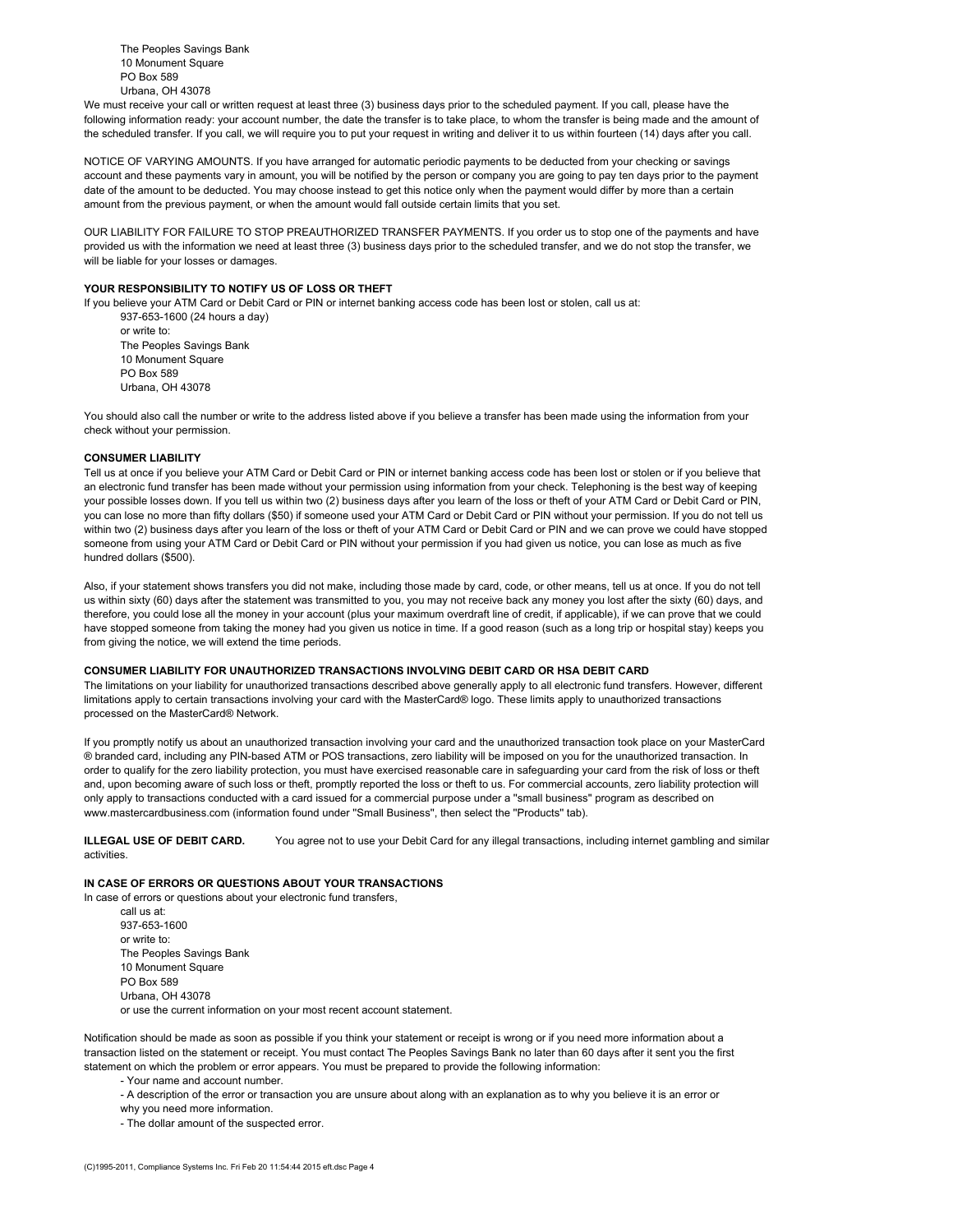If you provide oral notice, you will be required to send in your complaint or question in writing within ten (10) business days.

We will determine whether an error occurred within ten (10) business days (twenty (20) business days for new accounts) after we hear from you and will correct any error promptly. If we need more time, however, we may take up to forty-five (45) days (ninety (90) days for new accounts and foreign initiated or Point of Sale transfers) to investigate your complaint or question. If we decide to do this, we will credit your account within ten (10) business days (twenty (20) business days for new accounts) for the amount which you think is in error, so that you will have the use of the money during the time it takes to complete our investigation. If we ask you to put your complaint or question in writing and we do not receive it within ten (10) business days, we may not credit your account. The extended time periods for new accounts apply to all electronic fund transfers that occur within the first thirty (30) days after the first deposit to the account is made, including those for foreign initiated or Point of Sale transactions.

We will tell you the results within three (3) business days after completing our investigation. If we decide that there was no error, we will send you a written explanation.

You may ask for copies of the documents that we used in our investigation.

### **LIABILITY FOR FAILURE TO COMPLETE TRANSACTION**

If we do not complete a transfer to or from your account on time or in the correct amount according to our agreement with you, we will be liable for your losses or damages as provided by law. However, there are some exceptions. We will NOT be liable, for instance:

- If through no fault of ours, you do not have enough money in your account to make the transfer.
- If the transfer would result in your exceeding the credit limit on your line of credit, if you have one.
- If the electronic terminal was not working properly and you knew about the breakdown before you started the transfer.
- If circumstances beyond our control (such as fire or flood, computer or machine breakdown, or failure or interruption of
- communications facilities) prevent the transfer, despite reasonable precautions we have taken.
- If we have terminated our Agreement with you.
- When your ATM Card or Debit Card has been reported lost or stolen or we have reason to believe that something is wrong with
- a transaction.
- If we receive inaccurate or incomplete information needed to complete a transaction.
- In the case of preauthorized transfers, we will not be liable where there is a breakdown of the system which would normally handle the transfer.
- If the funds in the account are subject to legal action preventing a transfer to or from your account.
- If the electronic terminal does not have enough cash to complete the transaction.
- There may be other exceptions provided by applicable law.

#### **CHARGES FOR TRANSFERS OR THE RIGHT TO MAKE TRANSFERS**

The following fees and charges may be imposed on your checking and savings account. ACH stop payment per item fee \$30.00

If you withdraw funds from an ATM that we DO NOT OWN you will be charged the following: Jeannie/Star per withdrawal fee \$1.00 Cirrus/Pulse per withdrawal fee \$1.00

If you have a Student Checking account, the first 5 foreign ATM transactions are free, after that a charge of \$2.00 per transaction applies.

## **DISCLOSURE OF ACCOUNT INFORMATION**

You agree that merchant authorization messages transmitted in connection with Point of Sale transactions are permissible disclosures of account information, and you further agree to release The Peoples Savings Bank and hold it harmless from any liability arising out of the transmission of these messages.

We will disclose information to third parties about your account or electronic fund transfers made to your account:

- 1. Where necessary to complete a transfer or to investigate and resolve errors involving the transfer(s); or
- 2. In order to verify the existence and condition of your account for a third party such as a credit bureau or merchant; or
- 3. In order to comply with government agency or court orders; or
- 4. With your consent.

## **DEFINITION OF BUSINESS DAY**

Business days are Monday through Saturday excluding holidays.

### **AMENDING OR TERMINATING THE AGREEMENT**

We may change this agreement from time to time. You will be notified at least 21 days before a change will take effect if it will cause you an increase in costs or liability or it will limit your ability to make electronic fund transfers. No notice will be given if the change is necessary for security reasons. We also have the right to terminate this agreement at any time.

### **NOTICE OF ATM SAFETY PRECAUTIONS**

SAFETY PRECAUTIONS FOR ATM TERMINAL USAGE. Please keep in mind the following basic safety tips whenever you use an ATM: - Have your ATM Card or Debit Card ready to use when you reach the ATM. Have all of your forms ready before you get to the

machine. Keep some extra forms (envelopes) at home for this purpose.

- If you are new to ATM usage, use machines close to or inside a financial institution until you become comfortable and can conduct your usage quickly.

- If using an ATM in an isolated area, take someone else with you if possible. Have them watch from the car as you conduct your transaction.

- Do not use ATMs at night unless the area and machine are well-lighted. If the lights are out, go to a different location.

- If someone else is using the machine you want to use, stand back or stay in your car until the machine is free. Watch out for suspicious people lurking around ATMs, especially during the times that few people are around.

- When using the machine, stand so you block anyone else's view from behind.
- If anything suspicious occurs when you are using a machine, cancel what you are doing and leave immediately. If going to your car, lock your doors.

- Do not stand at the ATM counting cash. Check that you received the right amount later in a secure place, and reconcile it to your receipt then.